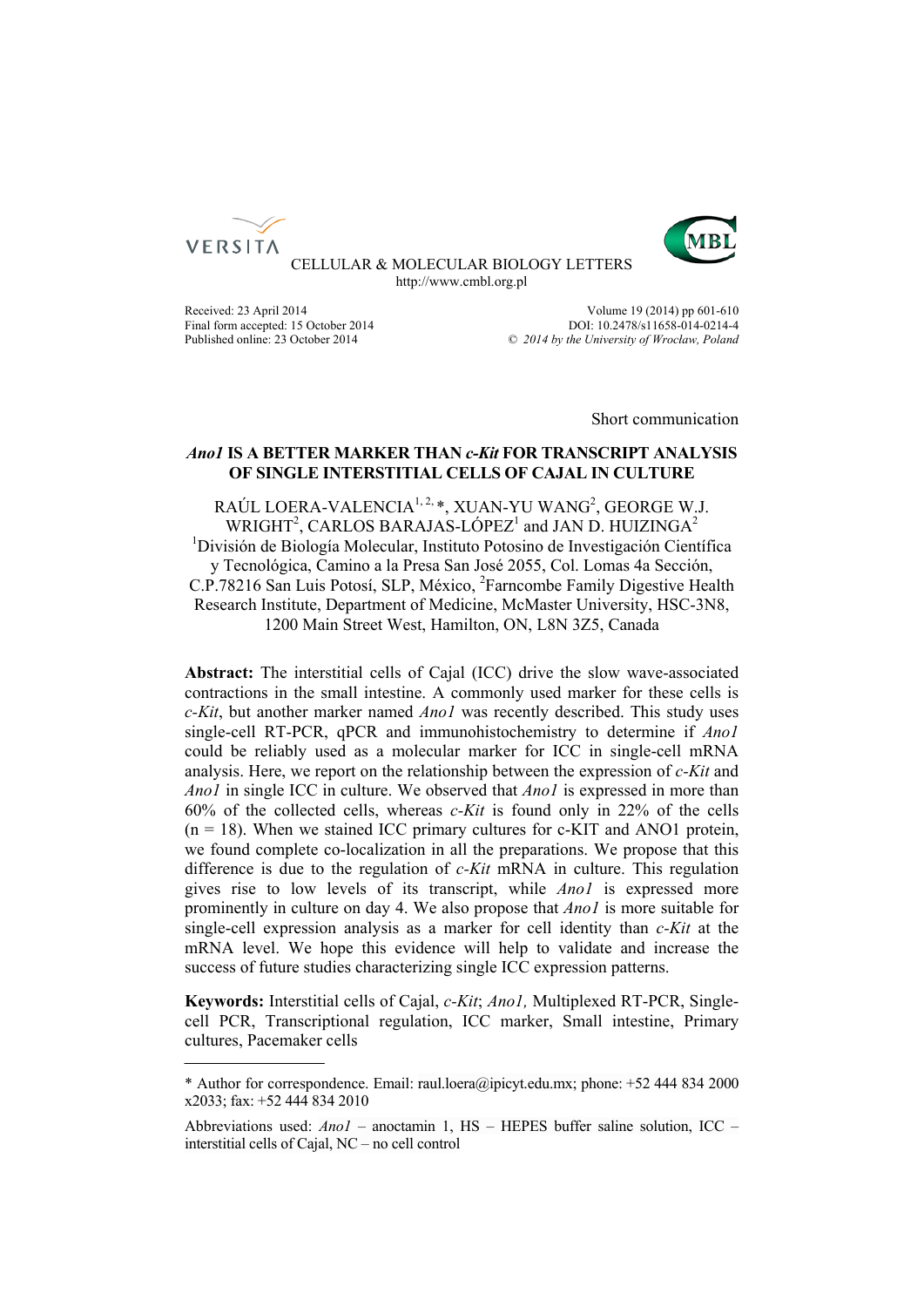## **INTRODUCTION**

Pacemaker cells called the interstitial cells of Cajal (ICC) drive the slow waveassociated contractions in the small intestine [1–3]. Research on the physiology and biochemistry of these cells through patch clamping and other electrophysiological techniques helped to gain insight into their function as the pacemakers of the gut [4–7]. However, other molecular techniques, such as RT-PCR and qPCR have only been used in a limited way because there is no pure culture of ICC or ICC cell line on which to perform gene expression analysis separately from the associated tissues, such as the enteric nerves and smooth muscle [8]. To date, only one transcriptomic analysis of ICC has been achieved after enrichment and purification of cell samples through fluorescence-activated cell sorting [9], but the implementation and validation of such a method requires specialized equipment and considerable economic investment. With the availability of transgenic mice with copGFP-expressing ICC [10], primary cultures have been used to improve identification in electrophysiological or immunohistochemical analyses [11, 12] but not in single cell characterization. One alternative for the molecular analysis of ICC is the single-cell RT-PCR technique, which allows the collection of individual cells from a mixed culture [13]. The use of single-cell RT-PCR has increased in recent years thanks to the introduction of new technologies and the implementation of ready-to-use PCR products. However, the research on single cell expression profiling with ICC has been limited, with only few publications on the subject, mostly dedicated to the

identification of the ICC through *c-Kit* expression, which is a broadly accepted ICC marker [1, 3, 14, 15]. Some of the problems encountered performing singlecell RT-PCR with ICC are the small amount of genetic material obtained and the need to amplify the ICC marker *c-Kit* from every sample, since the most simple form of the protocol allows the amplification of only one target [16].

The large majority of experiments in ICC have been performed in culture, and previous reports have indicated that culture conditions may affect the biochemistry and function of ICC [17, 18]. In particular, *c-Kit* is a gene that can be greatly influenced by the presence of serum factors like TGF-beta, which significantly decreases the half-life of *c-Kit* mRNA [19]. This phenomenon could affect the results of expression studies involving single-cell RT-PCR and using *c-Kit* as a molecular marker. Recent evidence has identified the calciumactivated chloride channel TMEM16A/anoctamin 1 (*Ano1*) in ICC [10]. Immunofluorescence studies reported 100% co-localization of this channel with *c-Kit*, and it is now accepted as an additional marker of ICC identity in both culture and tissue [20, 21].

# **MATERIALS AND METHODS**

## **ICC primary cell culture**

Short-term primary cultures of ICC were generated by enzymatic digestion of dissected small intestinal muscle tissue as previously described [22, 23]. Small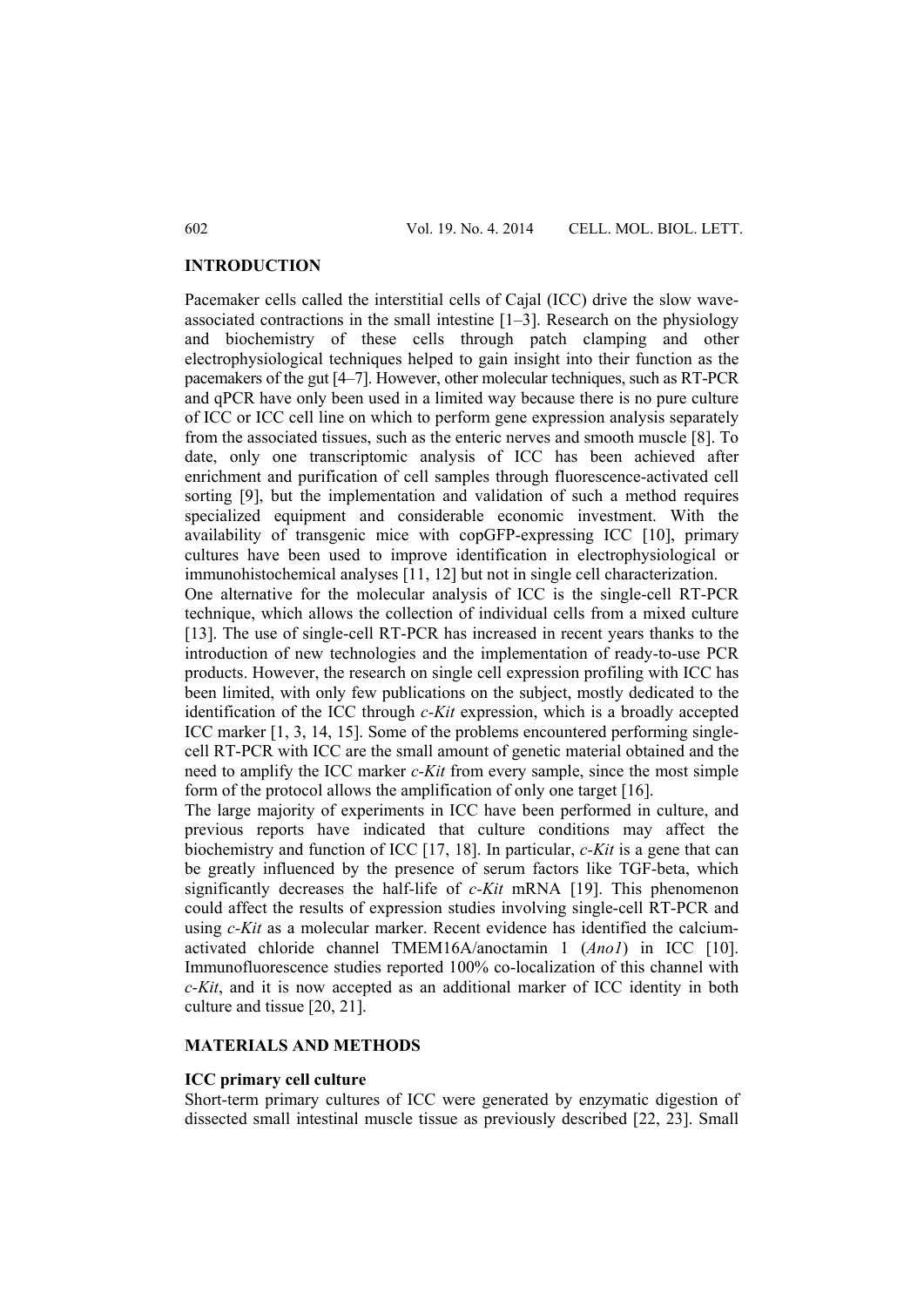intestines were removed from 5- to 15-day old CD-1 mice (Charles River Laboratories) and dissected using blunt dissection. The gut wall was cut open at the mesenteric border, and then the mucosa was removed along with the mesentery. The muscle was cut into pieces and incubated for 15 min at 36ºC in HEPES-buffered saline (HS) with the addition of 1 mg/ml type F collagenase, 1 mg/ml bovine serum albumin, 0.5 mg/ml papain, 0.5 mg/ml soybean trypsin inhibitor and 0.2 mg/ml (−)-1,4-dithio-L-threitol (all from Sigma). After trituration of the smooth muscle, the cell suspension was settled on collagencoated cover slips and cultured for 3–4 days before use, using the Clonetics SmGM-2 system (Lomax, supplied by Cedarlane).

All of the procedures were carried out in accordance with regulations from the Animal Research Ethics Board (AREB) of McMaster University in accordance with guidelines from the Canadian Council on Animal Care.

# **Relative expression RT-PCR**

To assess the relative expression of *c-Kit* and *Ano1* compared to GAPDH, primary cultures of ICC were prepared as described above. Day 0 corresponded to a stabilized culture in serum-free solution, while days 2 and 4 correspond to that many days of culture in the normal culture medium. The Ambion Cells to cDNA II Kit for cDNA extraction was used according to the manufacturer's instructions. The internal primers designed for *c-Kit* and *Ano1* are also qPCR compatible. We detected GAPDH expression with the primers GAPDHF 5'- CCATGGAGAAGGCCGGGG and GAPDHR 5'-CAAAGTTGTCATGGATGACC (PCR product: 198 bp). The program included an initial denaturing of 95ºC for 5 min, followed by 35 cycles of 10 s of denaturation at 95ºC and annealing/extension at 60ºC for 5 s. A melting curve was applied to ensure the specificity of the PCR products (65 to 95 $^{\circ}$ C with 0.5 $^{\circ}$ C steps every 5 s).

# **Single cell isolation and RNA extraction**

In order to isolate the ICC in primary culture for RT-PCR, we utilized a patch clamp rig as described elsewhere [23]. ICC-MP were identified by their roughly triangular shape with a process at each apex, found singly. Protease (0.1 mg/ml) was used to detach ICC from the collagen-coated coverslips. Unpolished, lowresistance pipettes were used to remove cells from the coverslips. Cells were removed by applying negative pressure to the pipette. A no cell (NC) control was included. For it, we simulated the collection of a cell by lowering the pipette into the bath solution. The pipettes for single cell extraction contained 0.6 µl of RNase-free 10x RT Buffer with RNase inhibitor (20 units per sample) to a final volume of 6 µl. The contents of the pipette were expelled with positive pressure into a PCR tube containing 12.5 µl of RNase-free RT mixture consisting of 2.3  $\mu$ M oligo (dT), 150  $\mu$ M dNTPs, 1.2 mM dTT, 3.6 mM MgCl<sub>2</sub> and 1.4  $\mu$ l of 10x RT Buffer (Life Technologies) along with 0.5 µl of 1% NP40 detergent to cause cell membrane disruption.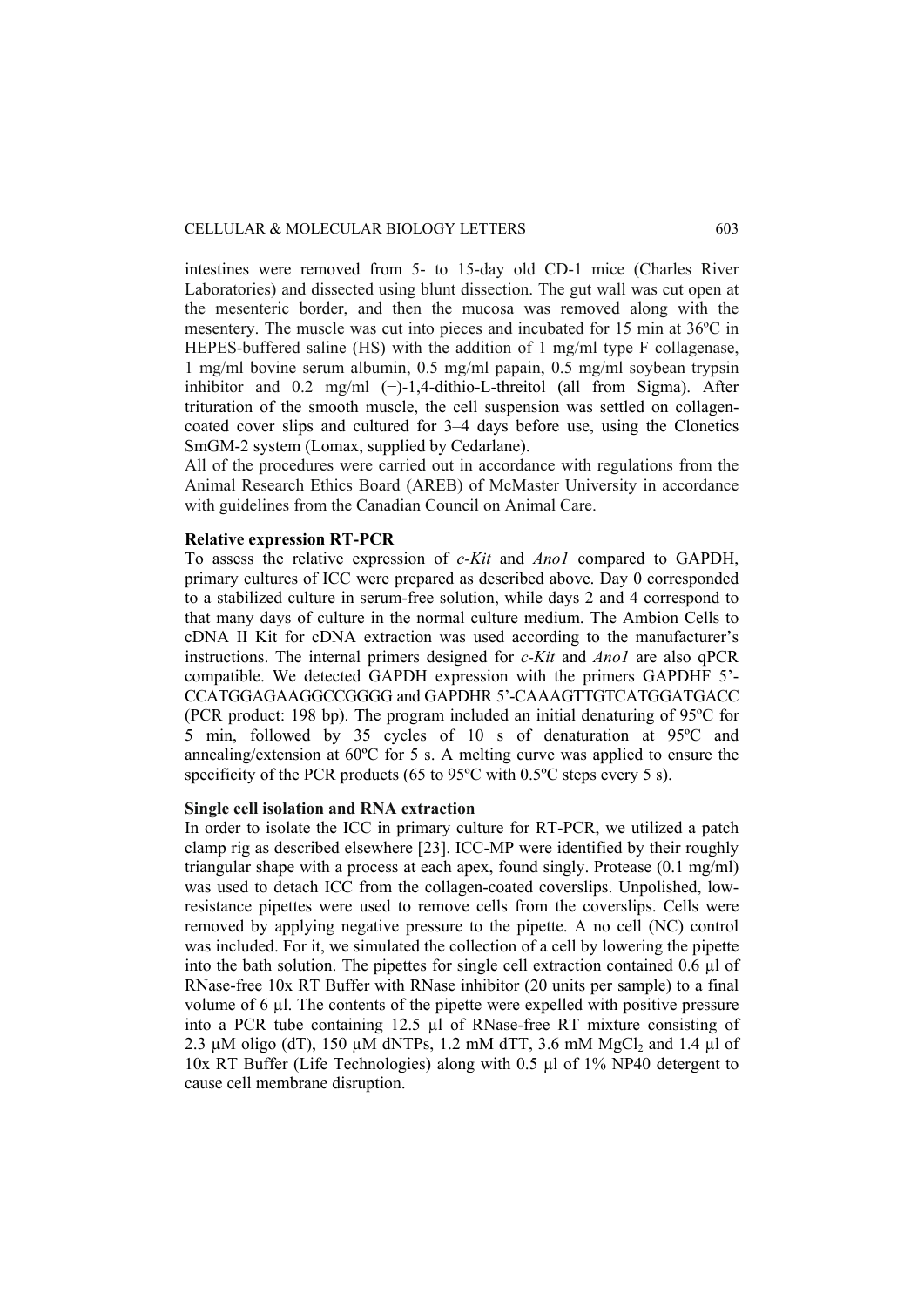The reaction was incubated at  $65^{\circ}$ C for 2 min. After the addition of 1 ul reverse transcriptase (Superscript III, Invitrogen), the sample was placed at 50ºC for 90 min. For positive controls, tissue extracted from adult CD-1 murine brains was triturated in a mortar with a pestle in liquid nitrogen. Afterwards, we weighed 10–20 mg of tissue and collected it in Eppendorf tubes with 500 µl of lysis solution from an RNeasy RNA isolation kit (Qiagen). The RNA was obtained from the lysis solution using an affinity column and was collected for cDNA synthesis using the instructions of the Superscript III First Strand Synthesis Kit (Invitrogen).

#### **Single-cell RT-PCR**

The single cells obtained from primary cultures were tested for *Ano1* and *c-Kit* expression using a nested approach. The external primers for pre-amplification were:

Ano1F 5'-TGTACTTTGCCTGGCTTGGAGC and Ano1R 5'-CACCTGGC AATGCAGCCGTA (PCR product: 700 bp); and c-kitF 5'-GCTCAT TGGCTTTGTGGTTGCAG and c-kitR 5'-ATGCGCCAAGCAGGTTCACAA (PCR product: 404 bp).

For nested PCR we used the internal primers:

Ano1intF 5'-CAACTACCGATGGGACCTCAC and Ano1intR 5'-AATAGG CTGGGAATCGGTCC (PCR product: 170 bp); and c-kitintF 5'-ATA GACCCGACGCAACTTCCT and c-kitintR 5'-AACTGTCATGGCAGCATC CGAC (PCR product: 150 bp).

Pre-amplification of the targets was carried out on half of the single cell cDNA, or 200 ng of tissue cDNA, by cycling 30 times at 50ºC and extending for 1 min at 72ºC. Then, nested PCR was carried out using internal specific primers. The PCR protocol was performed on a CFX96 thermal cycler (Bio-Rad Laboratories Canada Ltd.): initial denaturation for 3 min at 94ºC, then 35 amplification rounds of denaturation for 15 s at 94ºC, alignment for 15 s at 55–58ºC, and extension for 30 s at 72ºC. The final extension was 5 min at 72ºC.

For both amplifications, recombinant Taq Polymerase was used according to the manufacturer's instructions (Life Technologies). Negative controls were performed without a template; no false amplifications were obtained. The resulting products were analyzed via agarose electrophoresis in 1.5% agarose gels (Invitrogen) stained with 1 µg/ml ethidium bromide (Sigma-Aldrich). Images were obtained with a Gel-Doc 2000 documentation system (Bio-Rad Laboratories Canada Ltd.). The identities of all of the amplicons produced were confirmed by sequencing (MOBIX Laboratories, McMaster University).

#### **ANO1 and c-KIT immunohistochemistry**

For immunohistochemistry, both musculature whole-mount tissue and cultured cells were made from the proximal jejunum of CD1 mice processed according to the following protocol. Tissues were fixed in ice-cold acetone for 10 min. After incubation with 5% normal goat serum for 1 h to block non-specific staining, tissues were incubated with monoclonal rat anti-*c-Kit* (ACK4, 1:200, Cedarlane)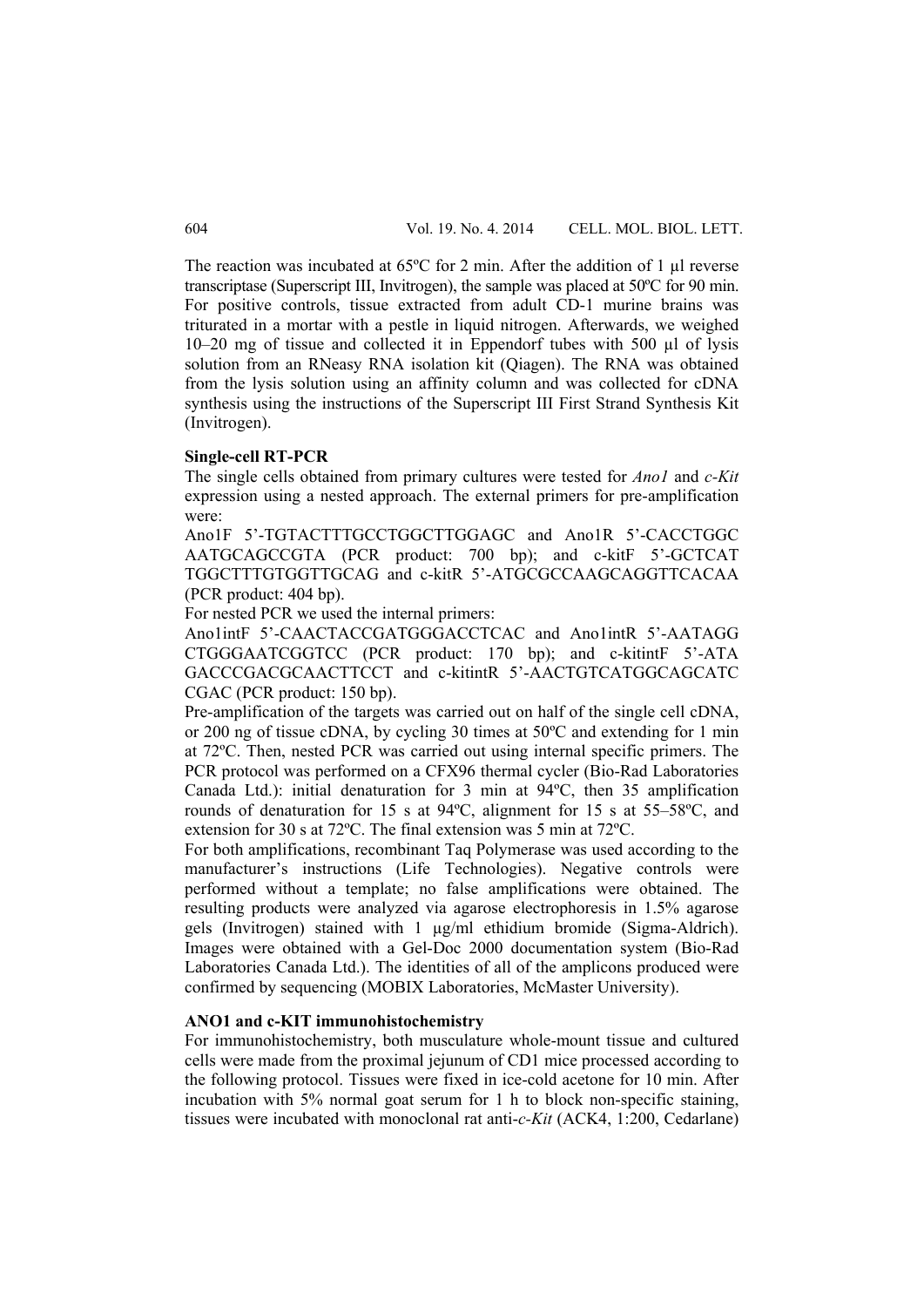overnight, followed by Cy3 conjugated goat anti-rat IgG (1:600, Jackson ImmunoResearch) incubation for 1 h at room temperature. After c-Kit staining, the tissues were fixed again with  $4\%$  (w/w) paraformaldehyde in phosphatebuffered saline (PBS) for 1 h. The tissues were incubated with rabbit anti-ANO1 (1:100, AbCam Inc.) and then with Alexa 488-conjugated goat anti-rabbit IgG (1:200, Jackson ImmunoResearch). All of the antibodies were diluted in 0.3% Triton X-100 in PBS (pH 7.4). Control tissues were prepared by omitting primary antibodies. Pictures were taken using a confocal microscope (Zeiss LSM 510) with excitation wavelengths (543 nm and 488 nm) appropriate for Cy3 and Alexa 488.

# **RESULTS AND DISCUSSION**

## *Ano1* **and** *c-Kit* **relative expression**

In our relative expression analysis, we observed that *c-Kit* levels remain constant during primary culture, but they were low on day 4 compared to *Ano1*, which increased around fourfold ( $p < 0.05$ , Fig. 1A). This suggests that Ano1 is a better candidate for ICC identification in single cell expression analyses. The effect of serum on *c-Kit* mRNA regulation has been shown in other cell types [19], but the precise dynamics of *c-Kit* transcription, translation and *cys*-acting mechanisms in ICC require further investigation.

# **Standard single-cell** *Ano1* **and** *c-Kit* **RT-PCR**

Since Ano1 levels were highest on day 4, we looked for Ano1 and c-Kit expression in single ICC at this point during culture. We were able to amplify two genes from single interstitial cells of Cajal: *Ano1* and *c-Kit*. We found that of the eight *Ano1*-positive cells, only one exhibited *c-Kit* expression (Fig. 1B). Of 11 cells tested, 3 cells did not exhibit *Ano1* or *c-Kit* amplification. These cells were not taken into account in the percentage reported because we cannot be sure that any PCR product could be amplified from their cDNA.

## **Multiplexed RT-PCR and immunohistochemistry**

The possibility of a multiplexed approach to increase the number of targets amplified has been reported elsewhere [24]. We applied this methodology to single ICC for this study. We revisited the ratio of *Ano1* and/or *c-Kit* expression in these multiplexed experiments with similar results ( $n = 18$  cells;  $12$  *Ano1*-positive cells; 4 *c-Kit*-positive cells). Additional genes were amplified from the *Ano1*-positive cells (voltage-gated porins and potassium channels, data not shown), confirming that cDNA had been synthesized correctly and the lack of *c-Kit* expression was not an artifact of the technique used.

At the protein level we found 100% co-localization between *Ano1* and *c-Kit* in both tissue and cultured cells (Fig. 2), which is consistent with previous reports. This suggests that our negative *c-Kit* results could be the product of the low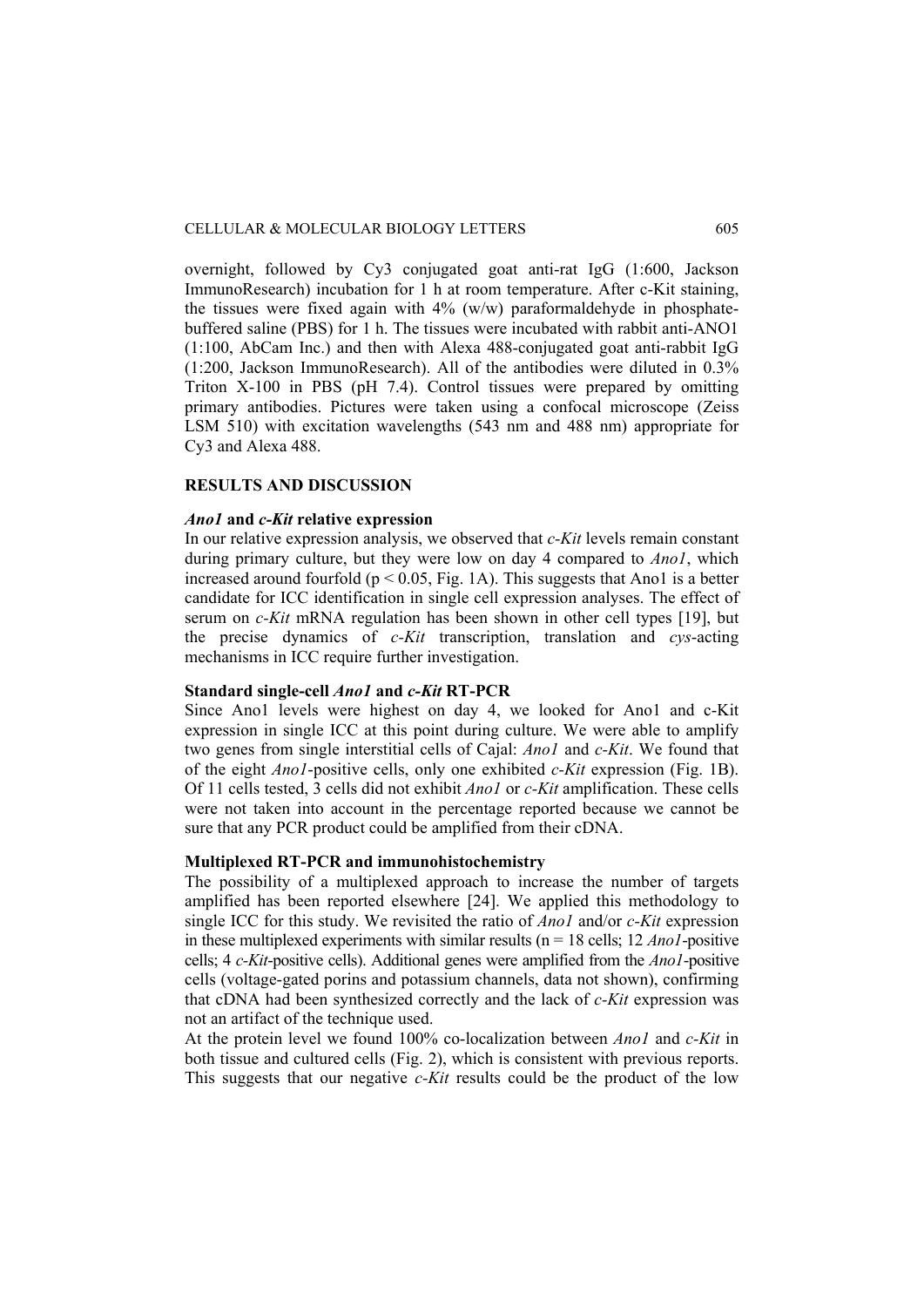levels of *c-Kit* mRNA present in the cells at the moment of the extraction, a diminished half-life of its mRNA, or a combination of the two factors, whereas the *Ano1* transcript levels increased.



Fig. 1. *Ano1* abundance over *c-Kit* in single isolated interstitial cells of Cajal (ICC). A – Relative expression quantification of *Ano1* and *c-Kit* transcripts from whole small intestinal ICC primary cultures. The data was normalized to the level on day 0 of culture. The asterisk indicates statistical significance ( $n = 3$  per group;  $p \le 0.05$ ) between the expression of *Ano1* and *c-Kit* in primary ICC cultures on day 4. B – *Ano1* and *c-Kit*  RT-PCR from single ICC in culture. Whole intestine cDNA  $(0.2 \mu g)$  was used as a positive control. Every column represents the PCR products obtained from a single ICC cDNA. NC denotes a no cell control, while the negative control was performed without template. The identity of the products was confirmed by sequencing.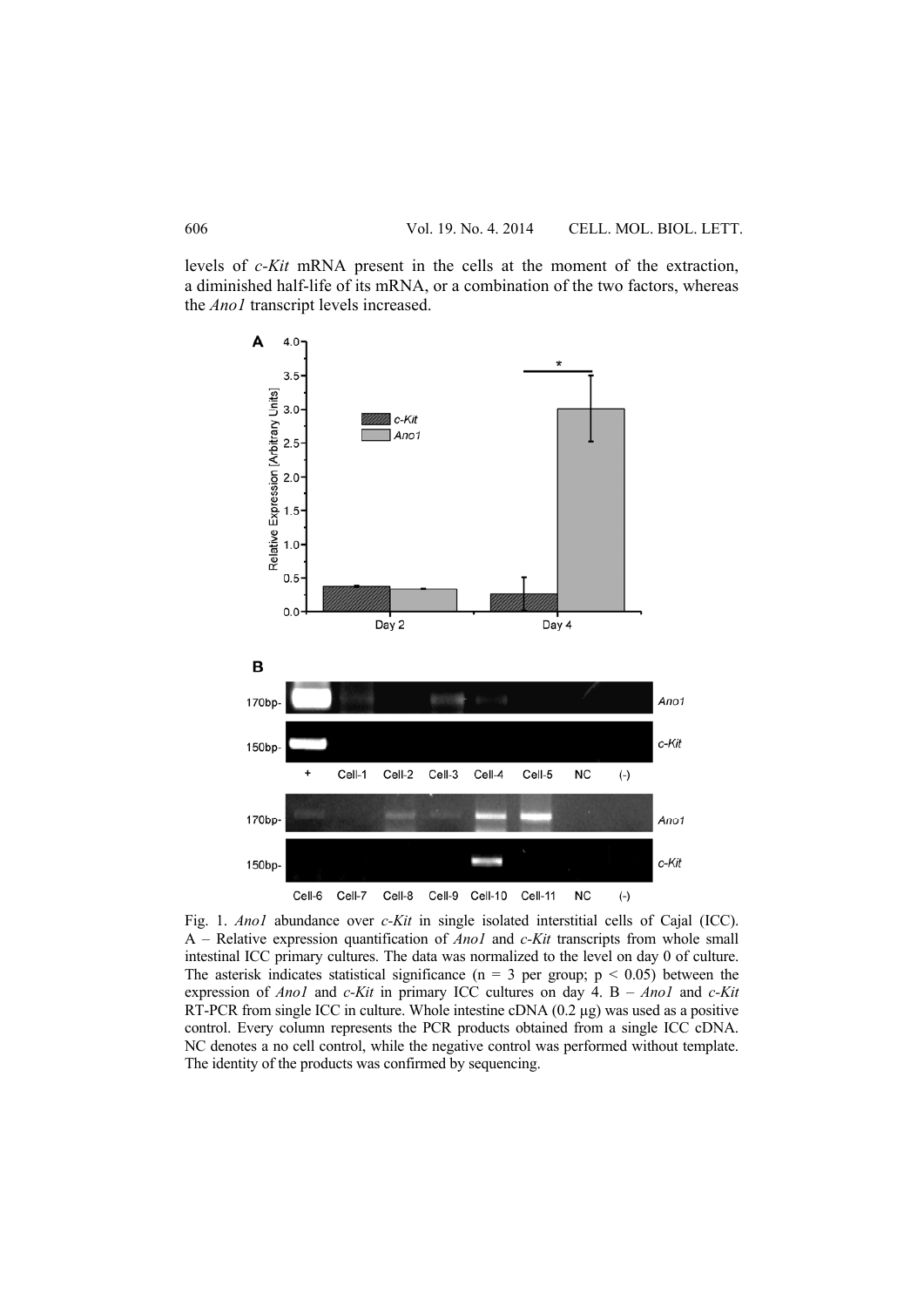## CELLULAR & MOLECULAR BIOLOGY LETTERS 607



Fig. 2. c-Kit (red) and ANO1 (green) immunoreactivities in mouse jejunum musculature. A1 through A3 – Wholemount preparations show a dense ICC-MP network. B1 through B3 – Cultured preparations show triangle or multipolar-shaped ICC. Co-localization of c-Kit and ANO1 was 100% in ICC-MP of both tissue (A3) and cultured cells (B3).

While *Anol* transcript levels in cultures seem to increase by day 4, it is likely that they reach a steady-state level. This mainly because Ano1 is required for the generation of slow waves [25] and also because the recorded slow waves maintain their characteristics stably after several days in culture [26].

ANO1 has been previously related to cell division and regulatory volume decrease (RVD) [27–29]. Therefore, the expression of ANO1 in our system could be related to compensation of osmotic homeostasis after stress produced by the tissue disruption process needed to generate ICC primary cultures.

In prostate cancer, evidence suggests that ANO1 could regulate swellingactivated  $Ca^{2+}$  entry through BCL2 activation and could thus regulate calcium homeostasis in these cells [28]. ANO1 has also been found overexpressed in gastrointestinal stromal tumors [30, 31], which originate from the ICC and present high BCL2 levels. However, the role of ANO1 expression regulation over BCL2 and over calcium oscillations remains to be investigated.

ANO1  $Ca^{2+}$ -activated Cl channels play an important role in slow wave generation. A recent study with  $Tmem16a<sup>-/-</sup>$  mice showed the complete loss of pacemaker activity in the muscle of the *Tmem16a<sup>-/-</sup>* mouse antrum and small intestine, whereas the ICC network and *c-Kit* immunoreactivity appeared normal [24]. Loss of pacemaker activity was found in both  $W/W^{\nu}$  and  $Tmem16a^{-1}$  mice, suggesting that ANO1 shares the same functional significance as traditional ICC marker *c-Kit* at the mRNA level. Our study showed the higher success of single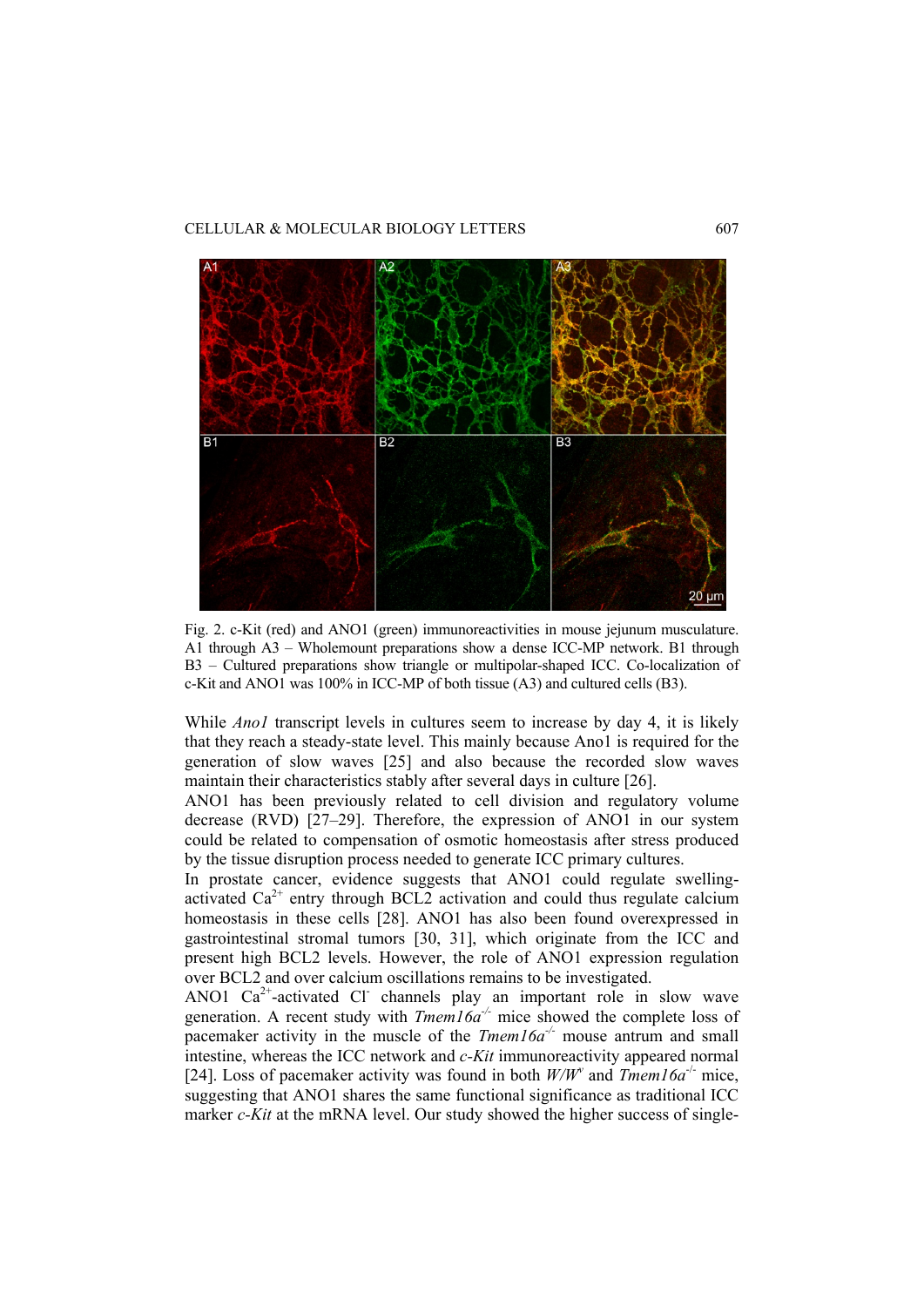cell PCR from ICC using *Ano1*, so *Ano1* is a better marker than *c-Kit* for transcript analysis of single ICC. We expect that the use of *Ano1* as a marker for single cell identification at the mRNA level will increase the success rate of further single ICC PCR experiments in the field, allowing validation and faster up-scaling to medium and high-throughput platforms.

**Acknowledgements.** This study was supported by a Natural Sciences and Engineering Research Council (NSERC) research grant to Jan D. Huzinga (#386877). Raúl Loera-Valencia was supported by CONACYT (Consejo Nacional de Ciencia y Tecnología, México, scholarship 290618). George W.J. Wright was supported by both an Ontario Graduate Scholarship and an NSERC Postgraduate Scholarship. We are grateful to Dr. Waliul Khan for the use of his thermal cycler and documentation system.

#### **REFERENCES**

- 1. Huizinga, J.D., Thuneberg, L., Kluppel, M., Malysz, J., Mikkelsen, H.B. and Bernstein, A. W/kit gene required for interstitial cells of Cajal and for intestinal pacemaker activity. **Nature** 373 (1995) 347–349. DOI: 10.1038/373347a0.
- 2. Koh, S.D., Sanders, K.M. and Ward, S.M. Spontaneous electrical rhythmicity in cultured interstitial cells of cajal from the murine small intestine. **J. Physiol.**  513 (Pt 1) (1998) 203–213.
- 3. Thomsen, L., Robinson, T.L., Lee, J.C., Farraway, L.A., Hughes, M.J., Andrews, D.W. and Huizinga, J.D. Interstitial cells of Cajal generate a rhythmic pacemaker current. **Nat. Med.** 4 (1998) 848–851.
- 4. Koh, S.D., Ward, S.M., Ordog, T., Sanders, K.M. and Horowitz, B. Conductances responsible for slow wave generation and propagation in interstitial cells of Cajal. **Curr. Opin. Pharmacol.** 3 (2003) 579–582.
- 5. Sanders, K.M., Koh, S.D. and Ward, S.M. Interstitial cells of cajal as pacemakers in the gastrointestinal tract. **Annu. Rev. Physiol.** 68 (2006) 307–343. DOI: 10.1146/annurev.physiol.68.040504.094718.
- 6. Huizinga, J.D., Berezin, I., Chorneyko, K., Thuneberg, L., Sircar, K., Hewlett, B.R. and Riddell, R.H. Interstitial cells of Cajal: pacemaker cells? **Am. J.**  Pathol. 153 (1998) 2008-2011.
- 7. Huizinga, J.D. Gastrointestinal peristalsis: joint action of enteric nerves, smooth muscle, and interstitial cells of Cajal. **Microsc. Res. Tech.** 47 (1999) 239–247. DOI: 10.1002/(SICI)1097-0029(19991115)47:4 < 239::AID-JEMT3  $> 3.0$ .CO;2-0.
- 8. Huizinga, J.D., Robinson, T.L. and Thomsen, L. The search for the origin of rhythmicity in intestinal contraction; from tissue to single cells. **Neurogastroenterol. Motil.** 12 (2000) 3–9.
- 9. Chen, H., Ordog, T., Chen, J., Young, D.L., Bardsley, M.R., Redelman, D., Ward, S.M. and Sanders, K.M. Differential gene expression in functional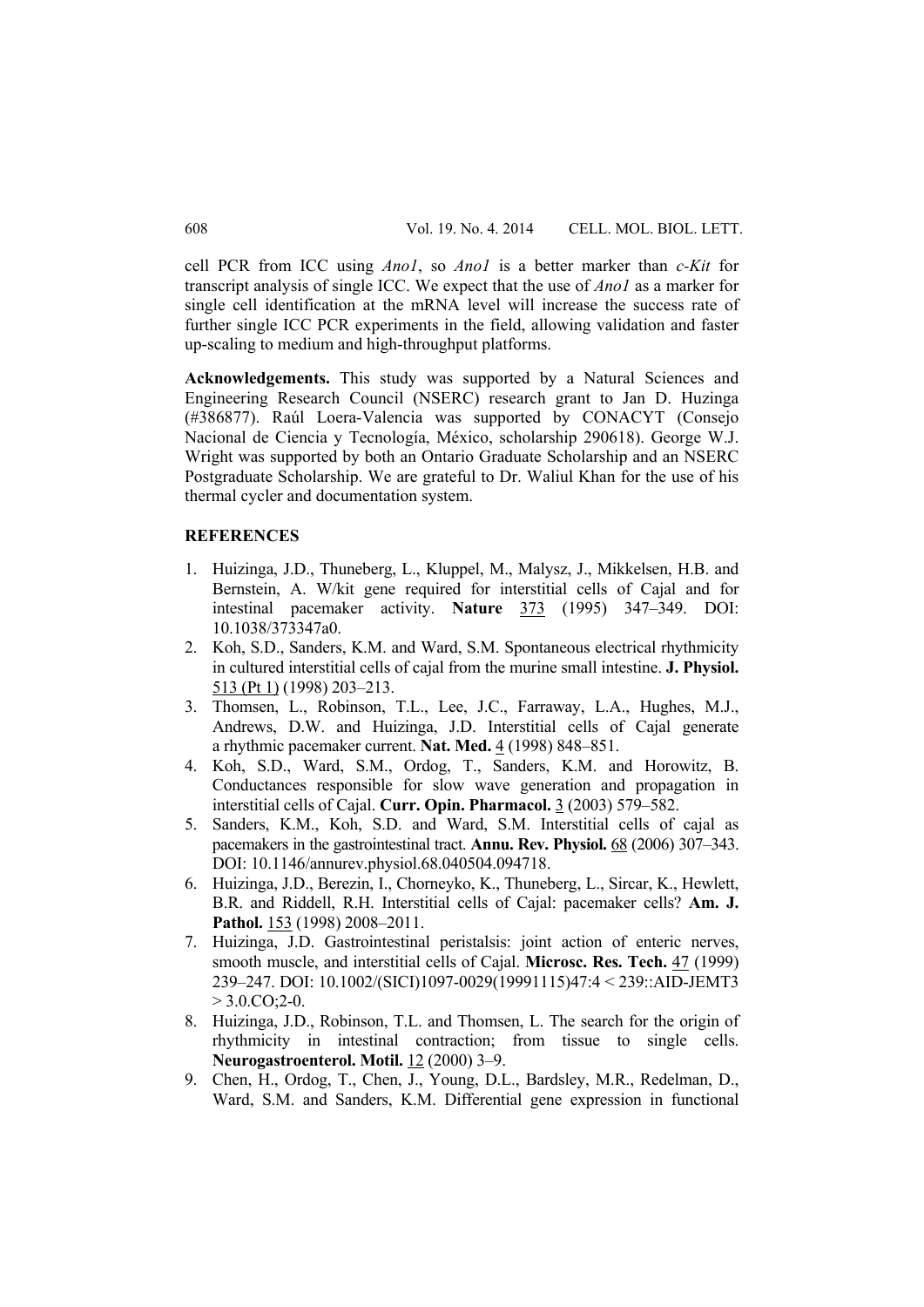classes of interstitial cells of Cajal in murine small intestine. **Physiol. Genomics** 31 (2007) 492–509. DOI: 10.1152/physiolgenomics.00113.2007.

- 10. Zhu, M.H., Kim, T.W., Ro, S., Yan, W., Ward, S.M., Koh, S.D. and Sanders, K.M. A Ca(2+)-activated Cl(-) conductance in interstitial cells of Cajal linked to slow wave currents and pacemaker activity. **J. Physiol.** 587 (2009) 4905– 4918. DOI: 10.1113/jphysiol.2009.176206.
- 11. Sanders, K.M., Zhu, M.H., Britton, F., Koh, S.D. and Ward, S.M. Anoctamins and gastrointestinal smooth muscle excitability. **Exp. Physiol.** 97 (2012) 200– 206. DOI: 10.1113/expphysiol.2011.058248.
- 12. Zhu, M.H., Sung, I.K., Zheng, H., Sung, T.S., Britton, F.C., O'Driscoll, K., Koh, S.D. and Sanders, K.M. Muscarinic activation of Ca2+-activated Clcurrent in interstitial cells of Cajal. **J. Physiol.** 589 (2011) 4565–4582. DOI: 10.1113/jphysiol.2011.211094.
- 13. Eberwine, J. Single-cell molecular biology. **Nat. Neurosci.** 4 Suppl (2001) 1155–1156. DOI: 10.1038/nn1101-1155.
- 14. Takeda, Y., Koh, S.D., Sanders, K.M. and Ward, S.M. Differential expression of ionic conductances in interstitial cells of Cajal in the murine gastric antrum. **J. Physiol.** 586 (2008) 859–873. DOI: 10.1113/ jphysiol.2007.140293.
- 15. Wouters, M.M., Gibbons, S.J., Roeder, J.L., Distad, M., Ou, Y., Strege, P.R., Szurszewski, J.H. and Farrugia, G. Exogenous serotonin regulates proliferation of interstitial cells of Cajal in mouse jejunum through 5-HT2B receptors. **Gastroenterology** 133 (2007) 897–906. DOI: 10.1053/ j.gastro.2007.06.017.
- 16. Li, H.H., Gyllensten, U.B., Cui, X.F., Saiki, R.K., Erlich, H.A. and Arnheim, N. Amplification and analysis of DNA sequences in single human sperm and diploid cells. **Nature** 335 (1988) 414–417. DOI: 10.1038/ 335414a0.
- 17. Wang, B., Kunze, W.A., Zhu, Y. and Huizinga, J.D. In situ recording from gut pacemaker cells. **Pflugers Arch.** 457 (2008) 243–251. DOI: 10.1007/ s00424- 008-0513-6.
- 18. Parsons, S.P., Kunze, W.A. and Huizinga, J.D. Maxi-channels recorded in situ from ICC and pericytes associated with the mouse myenteric plexus. **Am. J. Physiol. Cell Physiol.** 302 (2012) C1055–1069. DOI: 10.1152/ ajpcell.00334.2011.
- 19. Dubois, C.M., Ruscetti, F.W., Stankova, J. and Keller, J.R. Transforming growth factor-beta regulates c-kit message stability and cell-surface protein expression in hematopoietic progenitors. **Blood** 83 (1994) 3138–3145.
- 20. Gomez-Pinilla, P.J., Gibbons, S.J., Bardsley, M.R., Lorincz, A., Pozo, M.J., Pasricha, P.J., Van de Rijn, M., West, R.B., Sarr, M.G., Kendrick, M.L., Cima, R.R., Dozois, E.J., Larson, D.W., Ordog, T. and Farrugia, G. Ano1 is a selective marker of interstitial cells of Cajal in the human and mouse gastrointestinal tract. **Am. J. Physiol. Gastrointest. Liver Physiol.** 296 (2009) G1370–1381. DOI: 10.1152/ajpgi.00074.2009.
- 21. Kashyap, P., Gomez-Pinilla, P.J., Pozo, M.J., Cima, R.R., Dozois, E.J., Larson, D.W., Ordog, T., Gibbons, S.J. and Farrugia, G. Immunoreactivity for